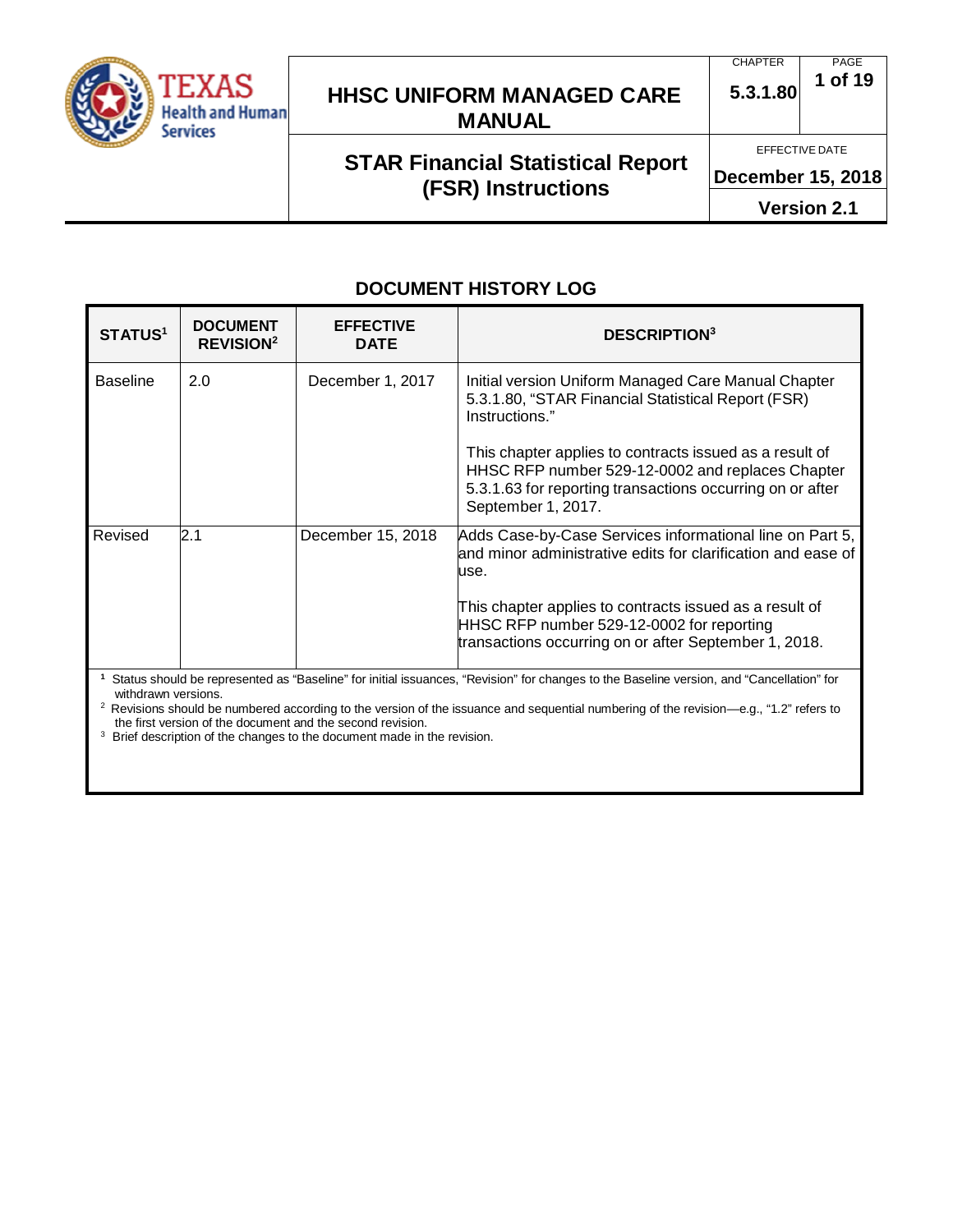

## **STAR Financial Statistical Report (FSR) Instructions**

**CHAPTER 5.3.1.80** PAGE **2 of 19**

**December 15, 2018**

**Version 2.1**

#### **Objective**

All MCOs contracting with the State of Texas to arrange for or to provide healthcare to Members in the STAR Program must submit STAR MCO FSRs for each Service Area (SA) in accordance with the Contract between HHSC and MCO and in accordance with the instructions below.

## **General**

MCOs must complete all STAR MCO FSRs using the locked Microsoft Excel template provided by HHSC. Data integrity is critical to the automated compilation of the data. Do not alter the file name, sheet names, existing cell locations, or formatting of the data in the file and sheets. Do not add or delete any columns or rows. **Any deviations from the locked template will render the FSR unreadable by the software application and therefore unacceptable to HHSC.**

All shaded data fields in the FSR represent fields where data input is required. In order to maintain consistency, please ensure that the data input is in black. All data fields not shaded represent referenced data or calculations. All line numbers in these instructions refer to the line numbers in column A on each worksheet.

**Cells can be linked within the template, but there can be no outside links to the MCO Accounting Systems or other sources.**

The following note is included on all FSR pages **"Note: Except where stated otherwise, reporting is on an incurred basis (that is, reported in the period corresponding to dates of service, rather than to date paid). All prior quarters' data must be updated to reflect the most recent revised IBNR estimates."** The MCO must update member months' data in accordance with information provided by the enrollment broker.

#### **Before completing the STAR FSR, complete the Admin and QI FSR.**

#### **FSR Page Headers**

Header information entered on Part 1 populates header data for all the other sheets; please make sure Part 1 is entered correctly. Enter the following on Part 1:

**MCO Name:** Select the MCO's name from the drop-down menu. **State Fiscal Year:** Select the State Fiscal Year (SFY) from the drop-down menu.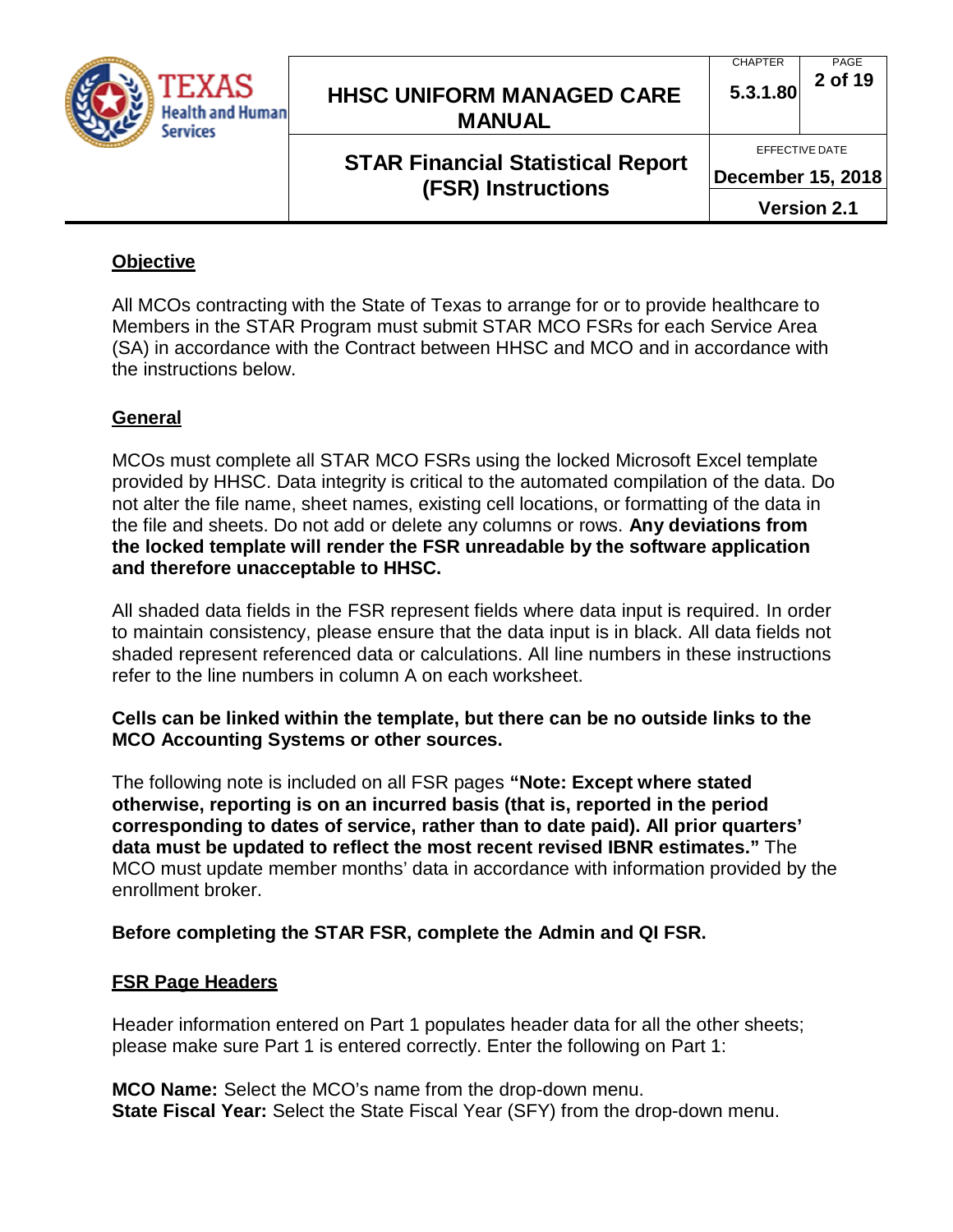

## **STAR Financial Statistical Report (FSR) Instructions**

**December 15, 2018**

**Version 2.1**

**Submission Date**: Enter the month, day, and year, e.g., 6/30/2018. **Submission Type**: Enter the type of FSR, e.g., Quarterly; Year End + 90 Days; Year End + 334 Days. **Service Area:** Select the Service Area from the drop-down menu. **Rptg Period End Date**: Enter the month, day, and year, e.g., 5/31/2018.

### **Part 1: Summary Income Statement**

Line 1: Member Months: Referenced from Part 3, Line 27,"Total Member Months."

Line 2: Average Monthly Member Months: Calculated as Line 1, "Member Months," divided by the number of months of membership data.

Revenues:

Line 3: Medical Premiums: Referenced from Part 3, Line 9,"Total Medical Premiums."

Line 4: Delivery Supplemental Payments: Referenced from Part 7, Line 4, "Total DSPs (\$) Aggregate."

Line 5: Pharmacy Premiums: Referenced from Part 3, Line 36,"Total Pharmacy Premiums."

Line 6: Investment Income: Enter all interest and dividend income resulting from investment of funds received from the state and federal governments under the Contract.

Line 7: Health Insurance Providers Fee Reimbursement: Enter the amount of the Health Insurance Providers Fee, which was reimbursed by HHSC as required under the Affordable Care Act (ACA), including any gross up for corporate federal income tax and state premium taxes as applicable to the FSR for each Program/Service Area.

Line 8: Other Revenue: Enter all income generated from the STAR Medicaid Program for the Contract Service Area other than premiums (HHSC Capitation), Delivery Supplemental Payments (DSPs), Health Insurance Providers Fee Reimbursement, and Investment Income. Do not include direct claim reimbursements received from HHSC.

Line 9: Total Gross Revenues: Calculated sum of Lines 3 through 8.

Line 10: Health Insurance Providers Fee & Related Costs: Enter the sum of:

a) the amount paid to the IRS specifically and solely for the ACA Health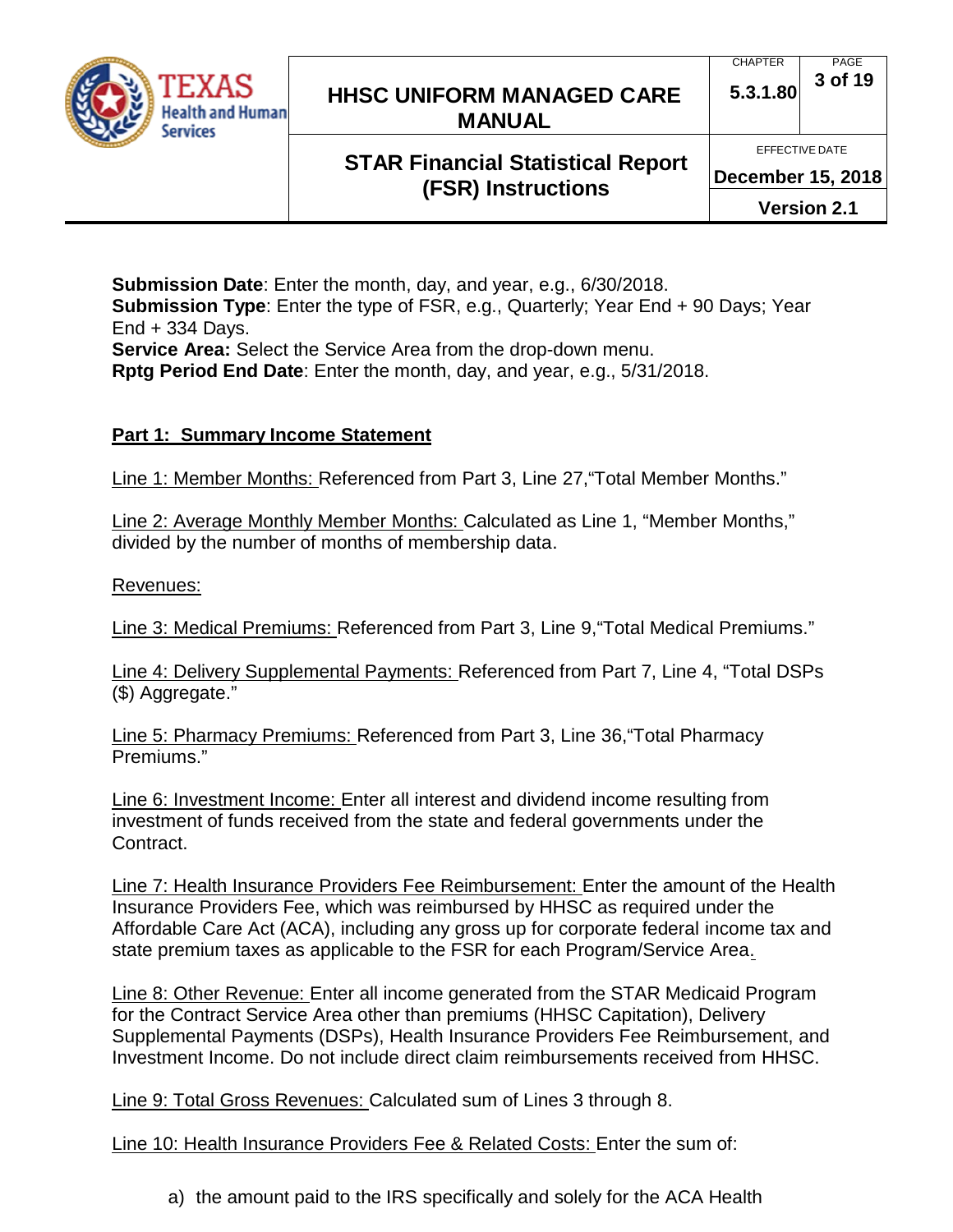

#### CHAPTER **5.3.1.80** PAGE **4 of 19**

EFFECTIVE DATE

## **STAR Financial Statistical Report (FSR) Instructions**

**December 15, 2018**

**Version 2.1**

Insurance Providers Fee, as required under the Affordable Care Act (ACA) and as attributable to the FSR (exclude any amounts accrued for ACA Health Insurance Providers Fee which were not paid during the FSR period);

b) the increase in the amount incurred for corporate federal income taxes resulting from the Health Insurance Providers Fee Reimbursement which is attributable to the FSR.

Do not include any increase to Premium Taxes resulting from the Health Insurance Providers Fee Reimbursement in Line 10. All Premium Taxes incurred should be included in Line 12.

Maintain for FSR audit purposes the derivations supporting items a) and b) above.

Line 11: Health Insurance Providers Fee (NAIP): Enter the amount of Health Insurance Providers Fee incurred but not paid for NAIP premiums applicable to the reporting period.

Line 12: Premium Taxes: Enter the premium taxes incurred for premiums applicable to the reporting period including any additional taxes incurred as a result of the Health Insurance Providers Fee Reimbursement from HHSC.

Line 13: Maintenance Taxes: Enter the maintenance taxes incurred for premiums applicable to the reporting period.

Line 14: Net Revenues: Calculated as Line 9, "Total Gross Revenues," less the sum of Line 10, Health Insurance Providers Fee," Line 11, "Health Insurance Providers Fee (NAIP)," Line 12, "Premium Taxes," and Line 13, "Maintenance Taxes."

#### Medical Expenses:

Line 15: Fee-For-Service: Calculated as Line 20, "Total Medical Expenses," minus the sum of Line 16, "Capitated Services," Line 17, "Patient Centered Medical Home Services," Line 18, "Net Reinsurance Cost," and Line 19, "IBNR Accrual-Medical."

Line 16: Capitated Services: Calculated as sum of Part 5, Line 20, "Capitated Services: PCPs, Hospitals, and Other Providers" and Part 5, Line 21, "Capitated Services: BH, Vision, etc."

Line 17: Patient Centered Medical Home Services: Referenced from Part 5, Line 12, "Patient Centered Medical Home Services."

Line 18: Net Reinsurance Cost: Calculated as sum of Part 5, Line 13, "Reinsurance Premiums, "and Part 5, Line 14, "Reinsurance Recoveries."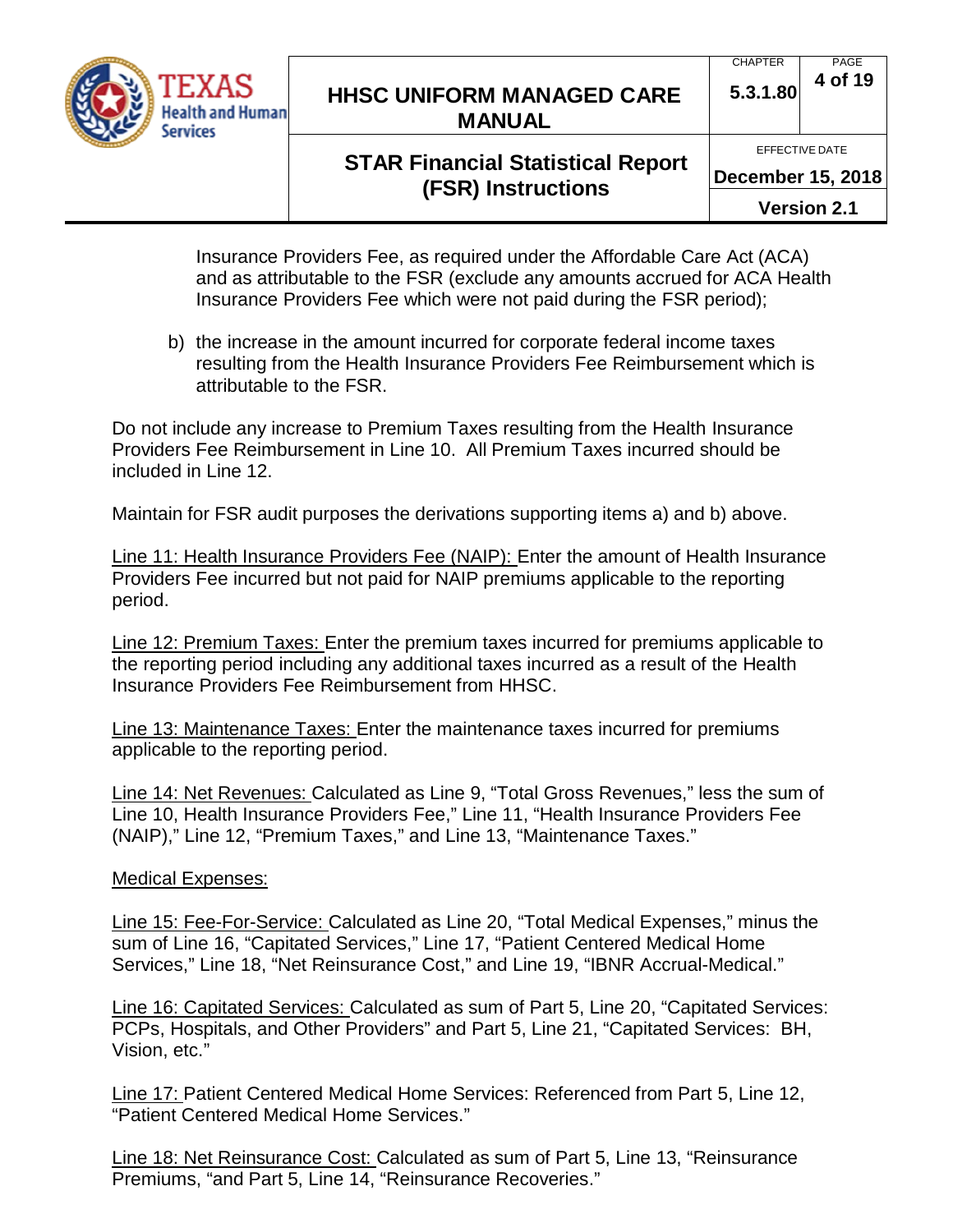

# **STAR Financial Statistical Report (FSR) Instructions**

Line 19: IBNR Accrual – Medical: Referenced from Part 5, Line 15, "Incurred But Not Reported (IBNR)."

Line 20: Quality Improvement: Referenced from Part 5, Line 17, Quality Improvement.

Line 21: Total Medical Expenses: Referenced from Part 5, Line 17,"Total Medical Expenses."

Line 22: Prescription Expenses (excluding PBM Admin): Referenced from Part 6, Line 12, "Prescription Expense (excluding PBM Admin)."

Line 23: Total Medical and Prescription Expenses: Calculated as sum of Line 21, "Total Medical Expenses," and Line 22, "Prescription Expenses (excluding PBM Admin)."

Line 24: Administrative Expenses: Enter the allocated "Administrative Expenses" from the Admin FSR, Part 2, Line 51, by the applicable Program/Service Area.

Line 25: Total Expenses: Calculated as sum of Line 23, "Total Medical and Prescription Expenses," and Line 24, "Administrative Expenses."

Line 26: Net Income Before Taxes: Calculated as Line 14, "Net Revenues," minus Line 25, "Total Expenses."

Line 27: % Medical Exp to Net Revenues: Calculated as Line 21, "Total Medical Expenses," divided by Line 14, "Net Revenues."

Line 28: % Prescription Exp to Net Revenues: Calculated as Line 22, "Prescription Expenses (excluding PBM Admin)," divided by Line 14, "Net Revenues."

Line 29: % Total Medical and Prescription to Net Rev. (MLR): Calculated as the sum of Line 27 "% Medical Exp to Net Revenues " and Line 28 "% Prescription Exp to Net Revenues."

Line 30: % Admin Exp to Net Revenues: Calculated as Line 24, "Administrative Expenses," divided by Line 14, "Net Revenues."

Line 31: % Net Income to Net Revenues: Calculated as Line 26, "Net Income Before Taxes," divided by Line 14, "Net Revenues."

Line 32; % Adj. Admin to Net Revenues (excludes taxes and Prescription pass through): Calculated as Line 24, "Administrative Expenses," divided by the difference of Line 14, "Net Revenues," less Line 5, "Pharmacy Premiums."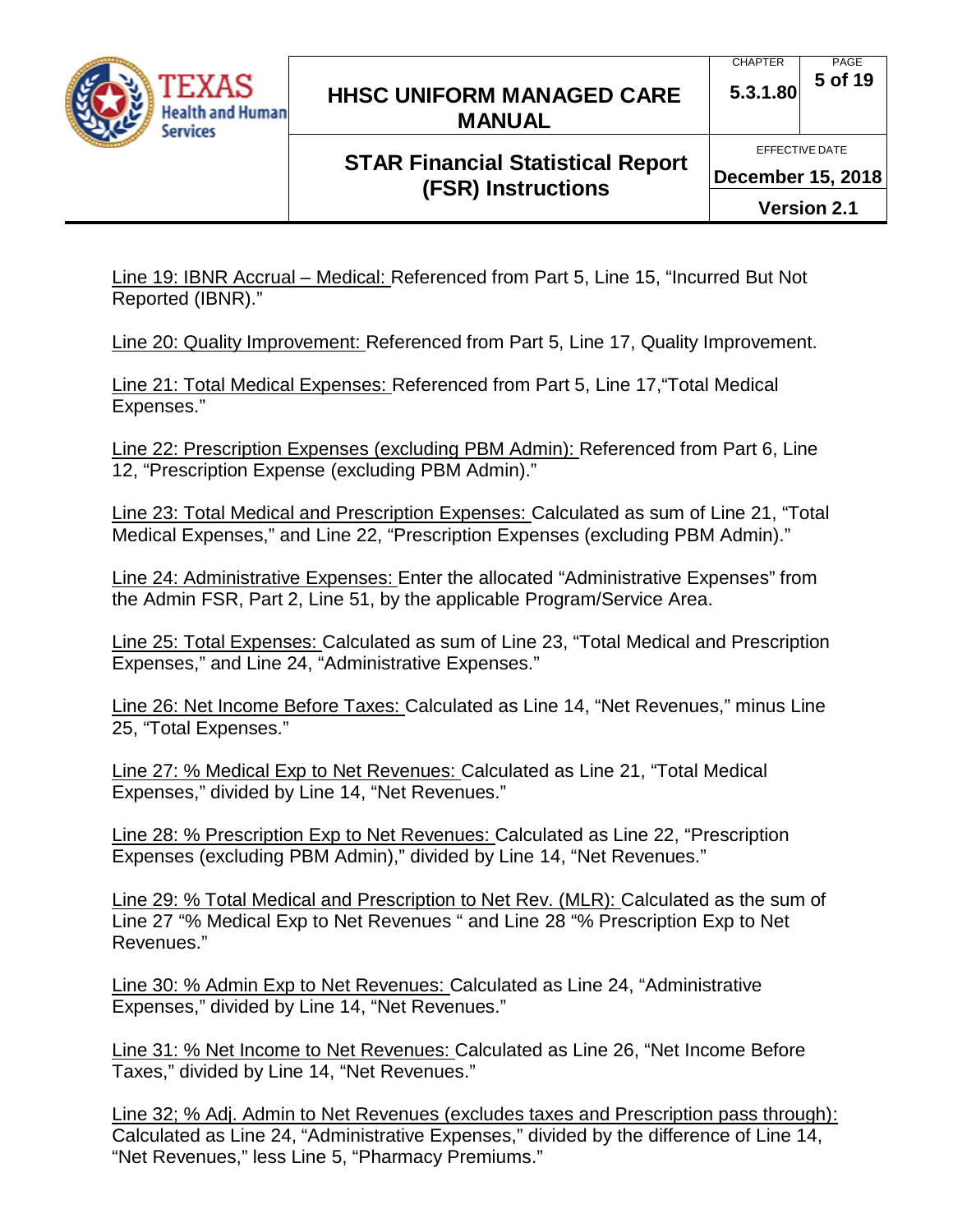

## **STAR Financial Statistical Report (FSR) Instructions**

PAGE

CHAPTER

EFFECTIVE DATE **December 15, 2018**

**Version 2.1**

Post-income items:

Line 33: Performance Assessment: Enter in the YTD cell the amount of the Pay for Quality (P4Q) performance assessment.

#### **Part 2: Statistics**

Line 1: Paid Medical Expenses Completion Factor: Calculated as the difference between Part 5, Line 17, "Total Medical Expenses," and Part 5, Line 15, "Incurred But Not Reported (IBNR)," divided by Part 5, Line 17, "Total Medical Expenses."

Total Cost \$PMPM:

Line 2: MCO Admin Cost (including PBM Admin): Calculated as Part 1, Line 23, "Administrative Expenses," divided by Part 1, Line 1, "Member Months."

Line 3: Health Insurance Providers Fee & Related Costs: Calculated as sum of Part 1, Line 10, "Health Insurance Providers Fee & Related Costs," and Line 11, "Health Insurance Providers Fee (NAIP)," divided by Part 1, Line 1, "Member Months."

Line 4: Premium & Maintenance Taxes: Calculated as sum of Part 1, Line 12, "Premium Taxes," and Part 1, Line 13, "Maintenance Taxes," divided by Part 1, Line 1, "Member Months."

Line 5: Medical Expenses, excl Net Reinsurance and Quality Improvement,: Calculated as difference between Part 1, Line 21, "Total Medical Expenses," and the sum of Part 1, Line 18, "Net Reinsurance Cost," and Part 1, Line 20,"Quality Improvement" divided by Part 1, Line 1, "Member Months."

Line 6: Net Reinsurance: Calculated as sum of Part 5, Line 13, "Reinsurance Premiums," and Part 5, Line 14, "Reinsurance Recoveries," divided by Part 1, Line 1, "Member Months."

Line 7: Quality Improvement: Calculated as Part 1, Line 20, "Quality Improvement," divided by Part 1, Line 1, "Member Months."

Line 8: Prescription Expenses (excluding PBM Admin): Calculated as Part 6, Line 12, "Prescription Expense (excluding PBM Admin)," divided by Part 1, Line 1, "Member Months."

Line 9: Subtotal: Calculated as sum of Lines 2 through 8.

Line 10: Profit/(Loss) before Experience Rebate: Calculated as Part 1, Line 26, "Net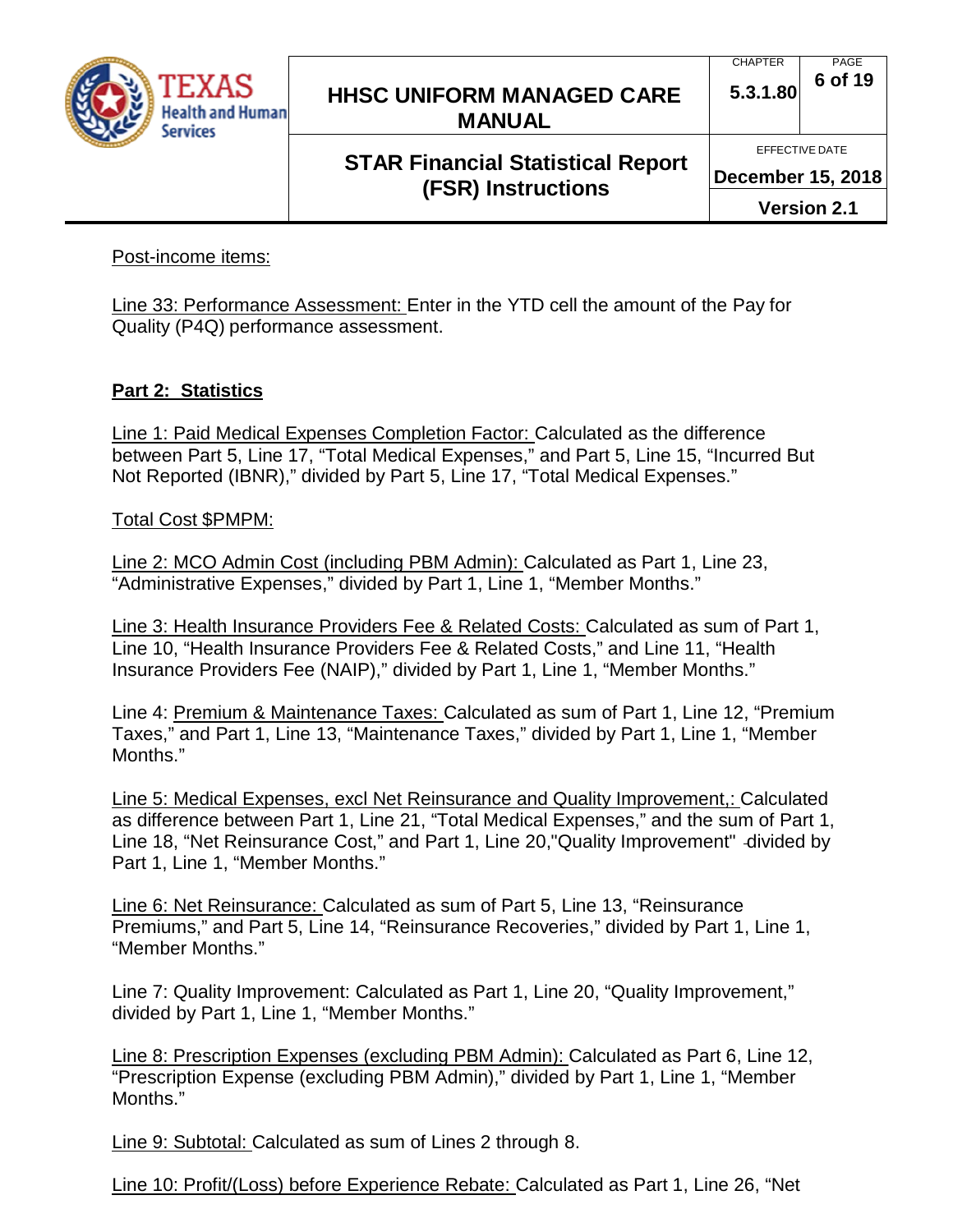

# **STAR Financial Statistical Report (FSR) Instructions**

EFFECTIVE DATE

**December 15, 2018**

**Version 2.1**

Income Before Taxes," divided by Part 1, Line 1, "Member Months."

Line 11: Total Cost \$PMPM to HHSC: Calculated as sum of Line 9 and Line 10.

#### **Part 3: Medical and Pharmacy Premiums**

Medical Premiums (HHSC Capitation):

Lines 1 through 8: Medical Premiums (HHSC Capitation): Each cell in this matrix is calculated and is the product of the corresponding capitation rate in the matrix of Lines 10 through 17 and the corresponding member months in the matrix of Lines 19 through 26.

Line 9: Total Medical Premiums: Calculated as sum of Lines 1 through 8.

Medical Premium \$PMPM:

Lines 10 through 17: Medical Premium \$PMPM: Enter each risk group's medical capitation rate including any applicable amounts for the Network Access Improvement Program (NAIP).

Line 18: Total Medical Premium \$PMPM: Calculated as Line 9, "Total Medical Premiums," divided by Line 27, "Total Member Months."

Member Months:

Lines 19 through 26: Member Months: Enter the member months based on the supplemental files supporting HHSC's monthly capitation payments to the MCO.

Line 27: Total Member Months: Calculated as sum of Lines 19 through 26.

Pharmacy Premiums (HHSC Capitation):

Lines 28 through 35: Pharmacy Premiums (HHSC Capitation): Each cell in this matrix is calculated and is the product of the corresponding capitation rate in the matrix of Lines 37 through 44 and the corresponding member months in the matrix of Lines 19 through 26.

Line 36: Total Pharmacy Premiums: Calculated as sum of Lines 28 through 35.

Pharmacy Premium \$PMPM:

Lines 37 through 44: Pharmacy Premium \$PMPM: Enter each risk group's pharmacy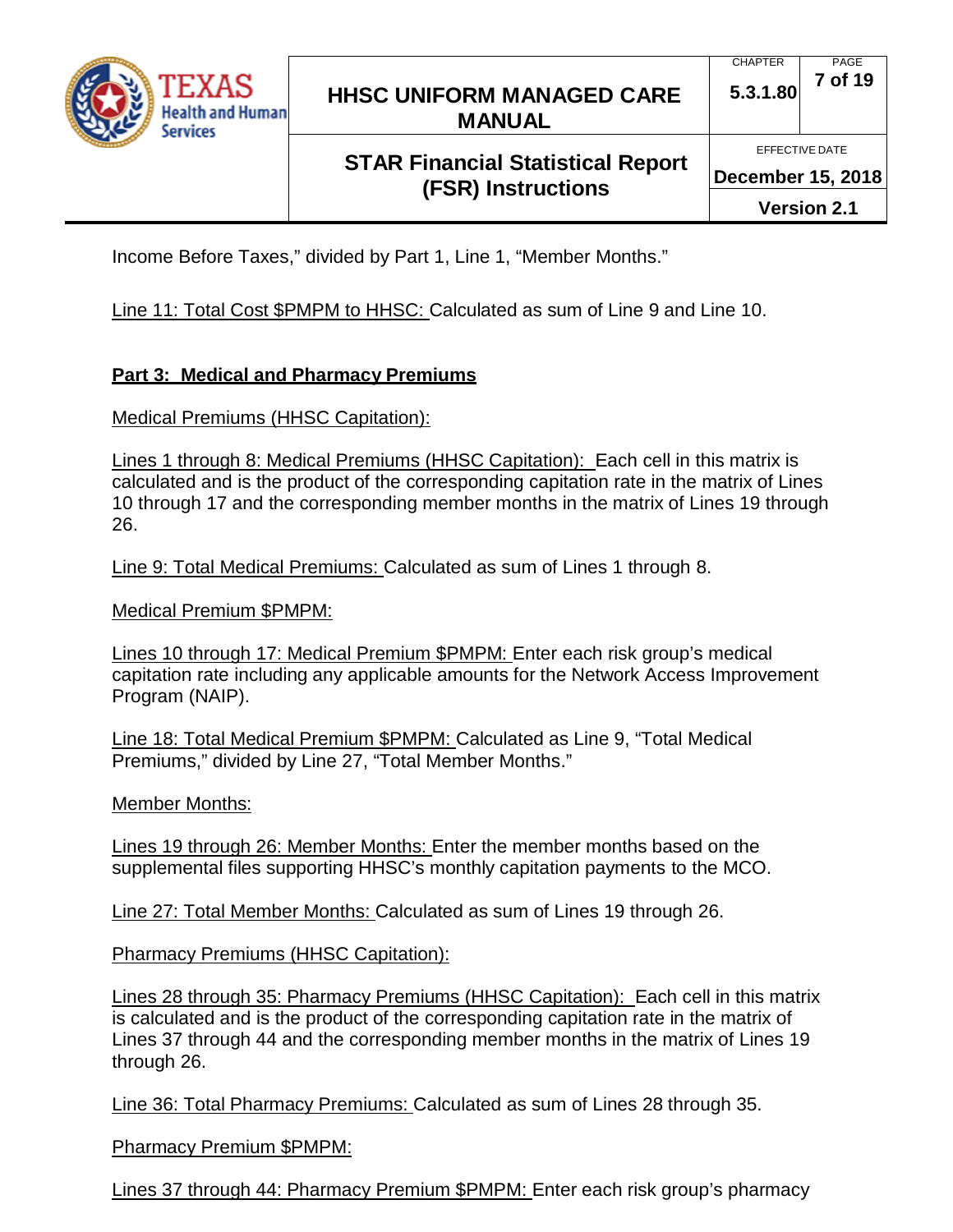

# **STAR Financial Statistical Report (FSR) Instructions**

**December 15, 2018**

**Version 2.1**

capitation rate applicable to each month.

Line 45: Total Pharmacy Premium \$PMPM: Calculated as Line 36, "Total Pharmacy Premiums," divided by Line 27, "Total Member Months."

## **Part 4a: Medical Expense by Expense Class**

Paid Claims:

Lines 1 through 8: Paid Claims: Enter monthly paid claims by risk groups as incurred.

Line 9: Total Paid Claims: Calculated as sum of Lines 1 through 8.

Paid Capitation:

Lines 10 through 17: Paid Capitation: Enter the total provider and subcontractor capitation payments by risk groups covered by the capitation payments.

Line 18: Total Paid Capitation: Calculated as sum of Lines 10 through 17.

Paid Reinsurance Premiums, Net of Reinsurance Recoveries:

Lines 19 through 26: Paid Reinsurance Premiums, Net of Reinsurance Recoveries: Enter the paid reinsurance premiums net of collected reinsurance recoveries specific to each risk group the reinsurance coverage was effective. Report collected Reinsurance Recoveries by the appropriate risk group and by the incurred month of the services to which the recoveries relate.

Line 27: Total Net Reinsurance: Calculated as sum of Lines 19 through 26.

Section Beneath Line 27: No action necessary. These lines populate with the member months' data entered in Part 3.

# **Part 4b: Medical Expense by Expense Class**

Medical IBNR:

Lines 28 through 35: IBNR: Enter Incurred-But-Not-Reported (IBNR) estimate by risk group.

Line 36: Total Medical IBNR: Calculated as sum of Lines 28 through 35.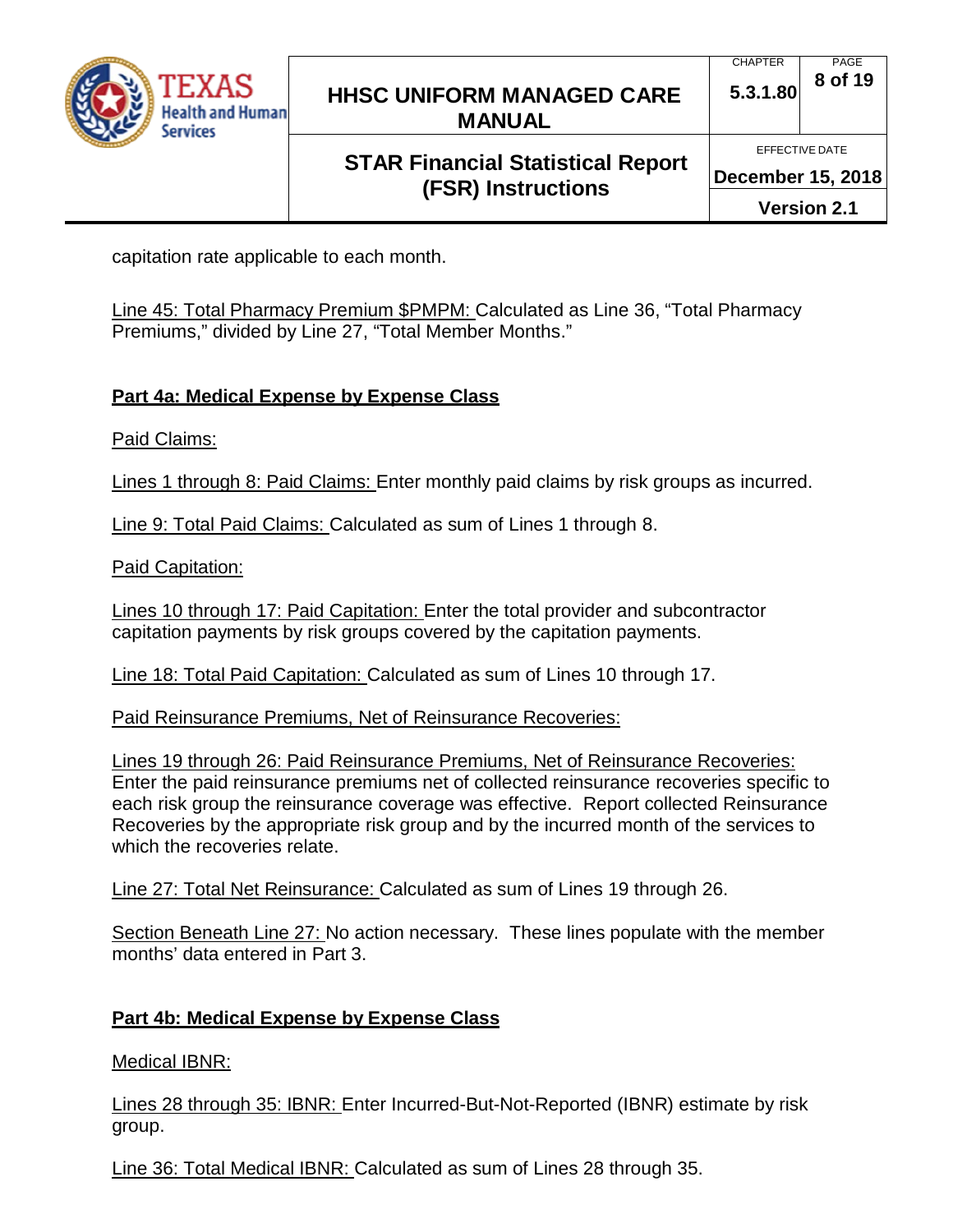

# **STAR Financial Statistical Report (FSR) Instructions**

**December 15, 2018**

**Version 2.1**

Patient Centered Medical Home Services:

Lines 37 through 44: Patient Centered Medical Home Services: Enter medical expenses by risk group as incurred at a PCMH-approved facility.

Line 45: Total PCMH: Calculated as the sum of Lines 37 through 44.

**Quality Improvement Cost** 

Line 46: Quality Improvement: From Part 5, Line 17

Other Medical Expenses:

Lines 47 through 54: Other Medical Expenses: Enter any other medical expenses or adjustments to medical expenses not captured by "Paid Claims," "Paid Capitation," "Reinsurance Premiums net of Recoveries," "IBNR," "Patient Centered Medical Home Services," or "Quality Improvement," for each risk group. Examples of these expenses include, but are not limited to: incentives paid directly to physicians; third party recoveries, other recoveries, or settlements that have not been captured through claims adjustments in the claims processing system; NAIP amounts paid out to the Public Hospital or Health Related Institution (HRI), FQHC reimbursement received from HHSC, and refunds. Please note third party recoveries should be reported in the quarter in which cash is received. Do not enter recoveries in the quarter in which services were provided unless the collection occurred in that same quarter.

Also include certain pharmacy-related expenses that are not included in Part 6, "Prescription Expenses," that cannot be processed as pharmacy encounters. Pharmacy-related items that should be reported on the FSR under Part 4, "Other Medical," should be limited to covered benefits that are either:

- pharmacy Durable Medical Equipment (DME) (certain Home Health Supplies) that are not on HHSC's formulary, such as diabetic strips, meters, lancets, aerochamber devices, diaphragms; or
- drugs that are billed directly by the physician/clinic (not picked up at the pharmacy by the client).

When certain pharmacy DME gets added to the formulary, it should be processed as a pharmacy encounter, and at that point be reported under "Prescription Expenses" instead of "Other Medical."

Amounts reported in "Other Medical" for appropriate pharmacy DME should not have any PBM administrative expense included; all PBM Admin is to be reported in the Admin FSR.

Line 55: Total Other Medical Expenses: Calculated as sum of Lines 47 through 54.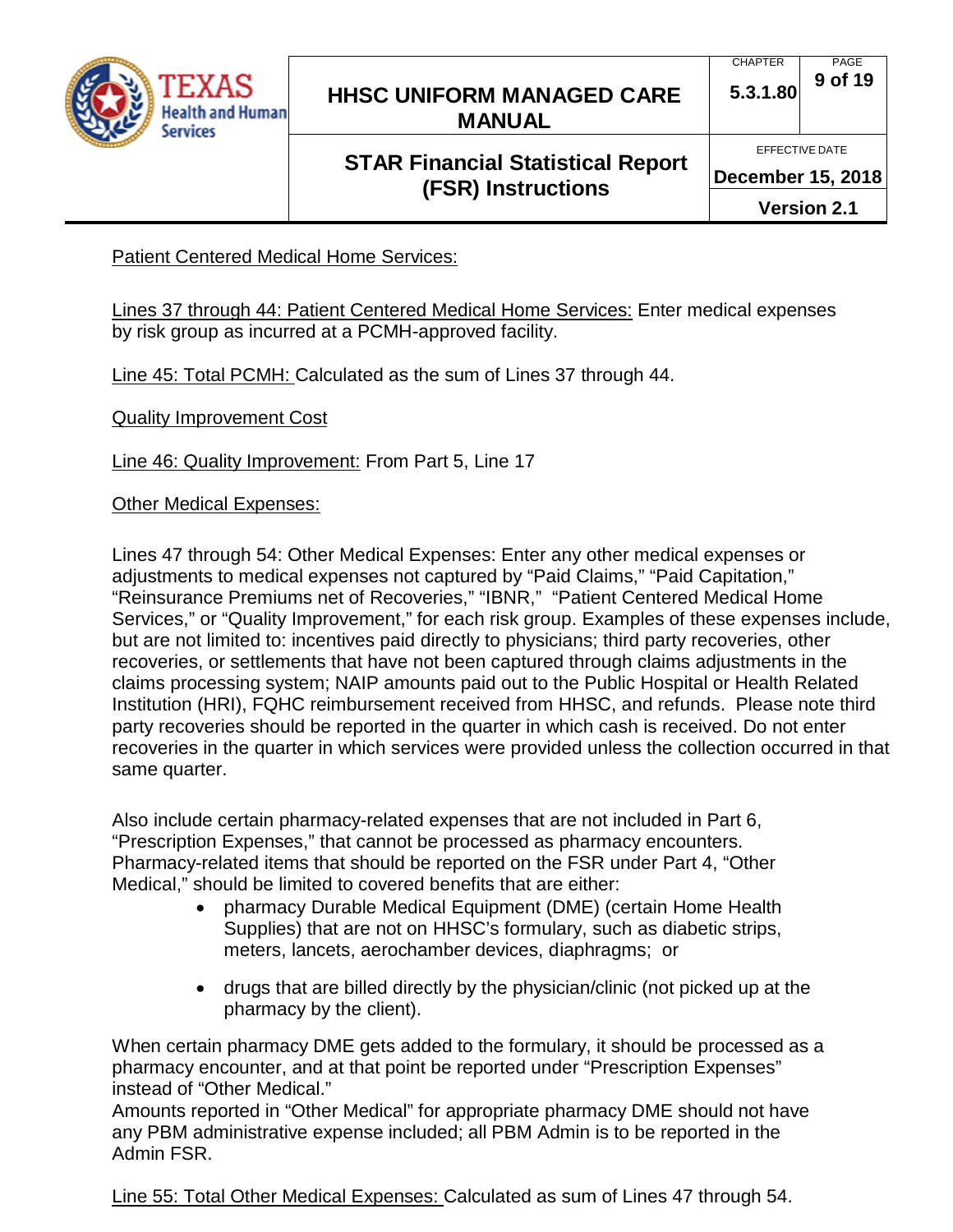

#### CHAPTER **5.3.1.80** PAGE **10 of 19**

EFFECTIVE DATE

# **STAR Financial Statistical Report (FSR) Instructions**

**December 15, 2018**

**Version 2.1**

Beneath Line 55, there is a calculation which sums Part 4a, Line 9 "Total Paid Claims," Part 4a, Line 18 "Total Paid Capitation," Part 4a, Line 27 "Total Net Reinsurance," Part 4b, Line 36, "Total Medical IBNR," Part 4b, Line 45 "Total PCMH," Part 4b, Line 46 "Quality Improvement", and Part 4b, Line 55, "Total Other Medical Expenses."

Line 56: Other Medical Expenses: Identify each category of expense included in Lines 47 through 54, "Other Medical Expenses." Identify the YTD dollar amount associated with each category of expense if more than one.

Beneath Line 56, there are lines which bring over the member months detail entered in Part 3.

### **Part 5: Medical Expenses by Service Type**

Line 1: Physician Services: Primary Care: Enter all paid expenses related to the medical care provided to a Member by a primary care physician (PCP) upon first contact with the health care system for treatment of an illness or injury before referral. The PCP performs or directs the performance of primary care services that include, but are not limited to, case management, consultations, family planning, emergency room visits, inpatient visits, maternity care services, office visits, preventive care services, dispensing or prescribing medical supplies and pharmaceuticals, authorizing referrals to specialists, etc.

Under the Texas Medicaid Managed Care Program, all Members are required to have a primary care physician (PCP) when enrolling in a MCO. For expenses to be classified as PCP services, the performing provider at 24J on a CMS-1500 claim must be the Member's assigned PCP, and the services cannot represent "Deliveries - Professional Component." The amount paid covering all charges on a CMS-1500 claim is classified as PCP expense when the performing provider is the Member's PCP.

Line 2: Physician Services: Specialist: Enter all paid expenses related to the medical care provided to a patient by a physician whose practice is limited to a particular branch of medicine or surgery, e.g., cardiology or radiology, in which a physician specializes or is certified by a board of physicians. Generally, a Member must have a referral authorized by his/her assigned PCP to receive services from a specialist.

For expenses to be classified as "Specialist Physician Services," the performing provider identified at 24J on a CMS-1500 claim must be a physician, who is not the Member's assigned PCP, and the services cannot represent "Deliveries - Professional Component." The amount paid covering all charges on a CMS-1500 claim is classified as "Specialist Physician Services" when the performing provider is a physician who is not the Member's PCP.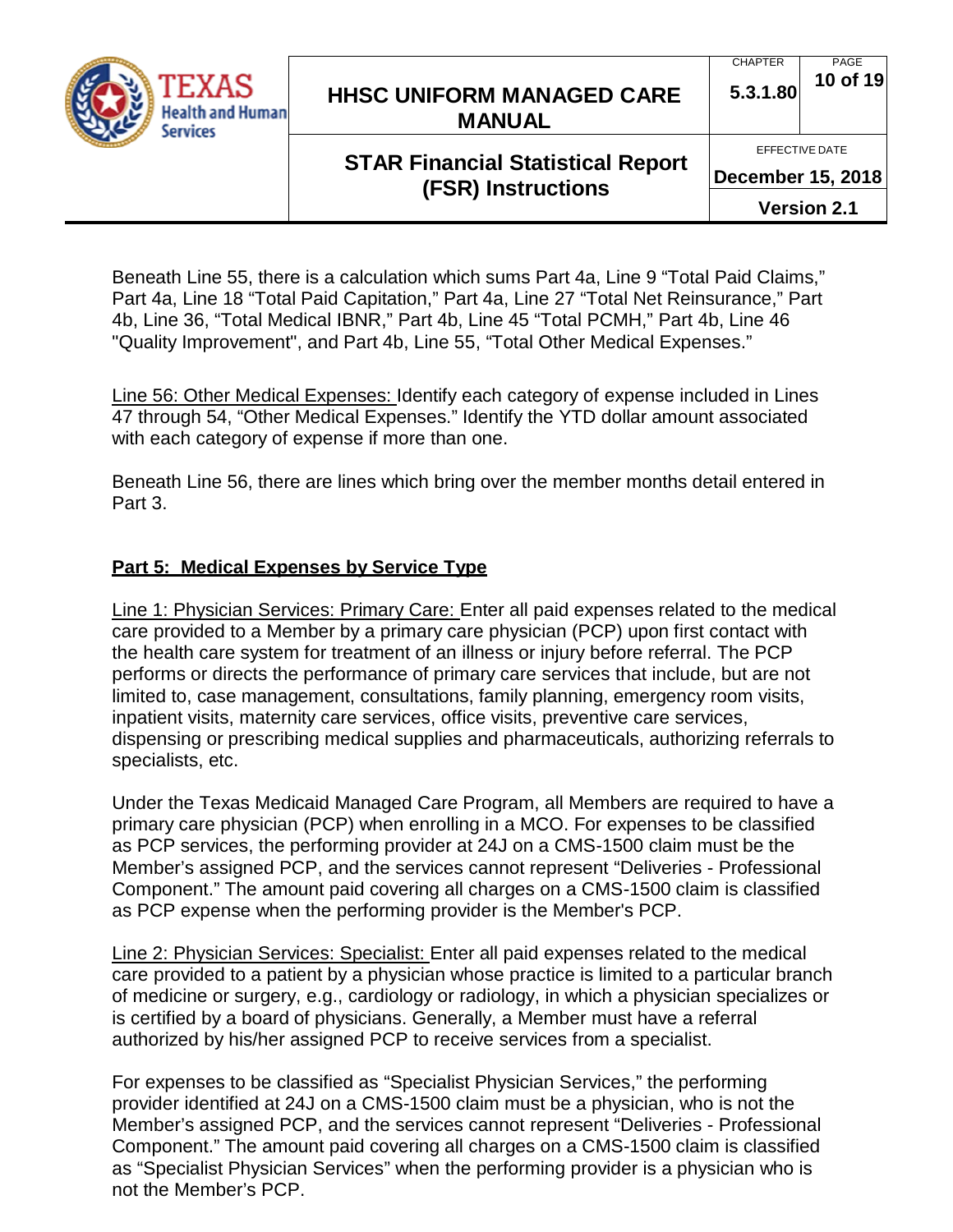

#### **CHAPTER 5.3.1.80** PAGE **11 of 19**

EFFECTIVE DATE

# **STAR Financial Statistical Report (FSR) Instructions**

**December 15, 2018**

**Version 2.1**

Line 3: Physician Services: Deliveries – Prof. Component: Enter paid expenses for the services of the delivering physician and the anesthesiologist, unless they are billed as part of the facility charge. Only the delivering physician and the anesthesiologist charges are included on Line 3, as they are the only charges included in the

professional component of the DSP. Only those amounts paid for charges on a CMS-1500 claim identified with "Delivery CPT Codes" (and the HCPCS Codes with Modifiers for the FQHCs and RHCs) are classified as "Delivery – Professional Component." All other amounts paid for charges on the same CMS-1500 claim that are not identified with Delivery Procedure Codes are classified as PCP or specialist based on the criteria at Lines 1 and 2, respectively.

Line 4: Non-Physician Professional Services: Enter all paid expenses for medical care provided by non-physician, healthcare services providers. These include, but are not limited to, audiologists, chiropractors, counselors, dentists, home health aides, licensed vocational nurses, occupational therapists, opticians, optometrists, physical therapists, psychologists, registered nurses, respiratory therapists, social workers, speech therapists, etc.

The total amount paid covering all charges on a CMS-1500 claim is classified as "Non-Physician Professional Services" when the performing provider at 24J is a nonphysician healthcare services provider.

Line 5: Emergency Room Services: Enter all paid expenses incurred during an encounter in an emergency room, i.e., the section of a healthcare facility intended to provide rapid treatment for victims of sudden illness or trauma. Include the cost of emergency room equipment, facility usage, staff, and supplies.

The costs of emergency department ancillary services including laboratory services, radiology services, respiratory therapy services, and diagnostic studies, such as EKGs, CT scans, and supplies are also included on Line 5. Exclude non-staff attending or consulting physician billed separately as PCP or specialist services. The total amount paid by the MCO covering all charges on a UB04 claim that are incurred during an emergency room encounter are classified as "Emergency Room Services." Any amounts paid for any charges on a UB04 claim that include emergency room services that were incurred on a different service date than the emergency room encounter are classified as "Outpatient Facility Services" unless they represent additional emergency room encounters.

Line 6: Outpatient Facility Services: Enter all paid expenses for services rendered to a Member that remains in a hospital based or freestanding facility, such as an ambulatory surgical center, for less than 24 consecutive hours and the Member-patient is discharged from an outpatient status, except for emergency room services.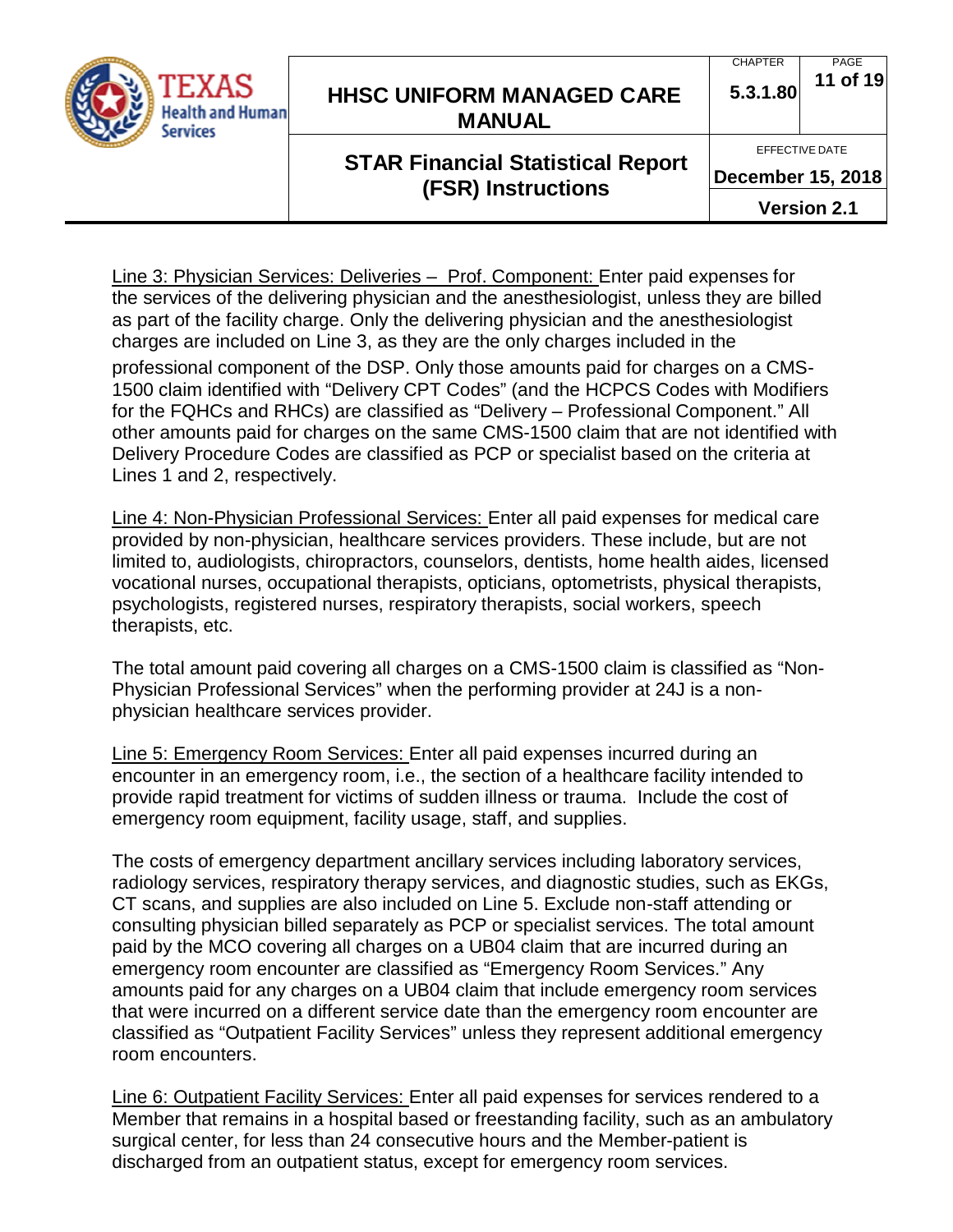

# **STAR Financial Statistical Report (FSR) Instructions**

**December 15, 2018**

**Version 2.1**

Outpatient facility services include, but are not limited to, the following items and services performed on an outpatient basis in a hospital based or freestanding facility:

- Observation, operating, and recovery room charges;
- Surgical operations or procedures, day surgery;
- Laboratory, nuclear medicine, pathology, and radiological services;
- Diagnostic, therapeutic, and rehabilitative clinic or treatment services;
- Injections, drugs, and medical supplies; and
- All medically necessary services and supplies ordered by a physician.

Exclude non-staff attending or consulting physician billed separately as PCP or specialist services. The amount paid covering all charges on a UB04 claim is classified as "Outpatient Facility Services" if the Type of Bill indicates the claim is for outpatient facility services, and there are no emergency room charges included.

Line 7: Inpatient Facility Svcs: Medical/Surgical: Enter all paid expenses for acute care facilities covering inpatient services for medical/surgical stays, intensive care units (ICUs), cardiac/coronary care units (CCUs), burn units, cancer treatment centers, etc. Also includes the expenses of non-acute care inpatient services rendered at extended care/skilled nursing facilities.

Inpatient medical/surgical services include, but are not limited to, the following items and services performed on an inpatient basis:

- Bed and board in semiprivate accommodations or in an intensive care or coronary care unit including meals, special diets, and general nursing services; and an allowance for bed and board in private accommodations including meals, special diets, and general nursing services up to the hospital's charge for its most prevalent semiprivate accommodations;
- Whole blood and packed red cells reasonable and necessary for treatment of illness or injury;
- Newborn care including routine care and specialized nursery care for newborns with specific problems;
- Other inpatient services including organ/tissue transplant services and rehabilitation services; and
- All medically necessary services and supplies ordered by a physician.

The total amount paid covering all charges on a UB04 claim is classified as "Inpatient Facility Services" if the Type of Bill indicates the claim is for inpatient facility services, and there are no delivery charges included.

Line 8: Inpatient Facility Svcs: Deliveries – Facility Component: Enter paid expenses of all delivery services and supplies provided by the facility where the birth takes place, except for the "Professional Component." Only those amount(s) paid for charges on a UB04 claim identified with Delivery ICD-10 Codes are classified as "Delivery – Facility Component." Any amount(s) paid for any charges on the same UB04 inpatient claim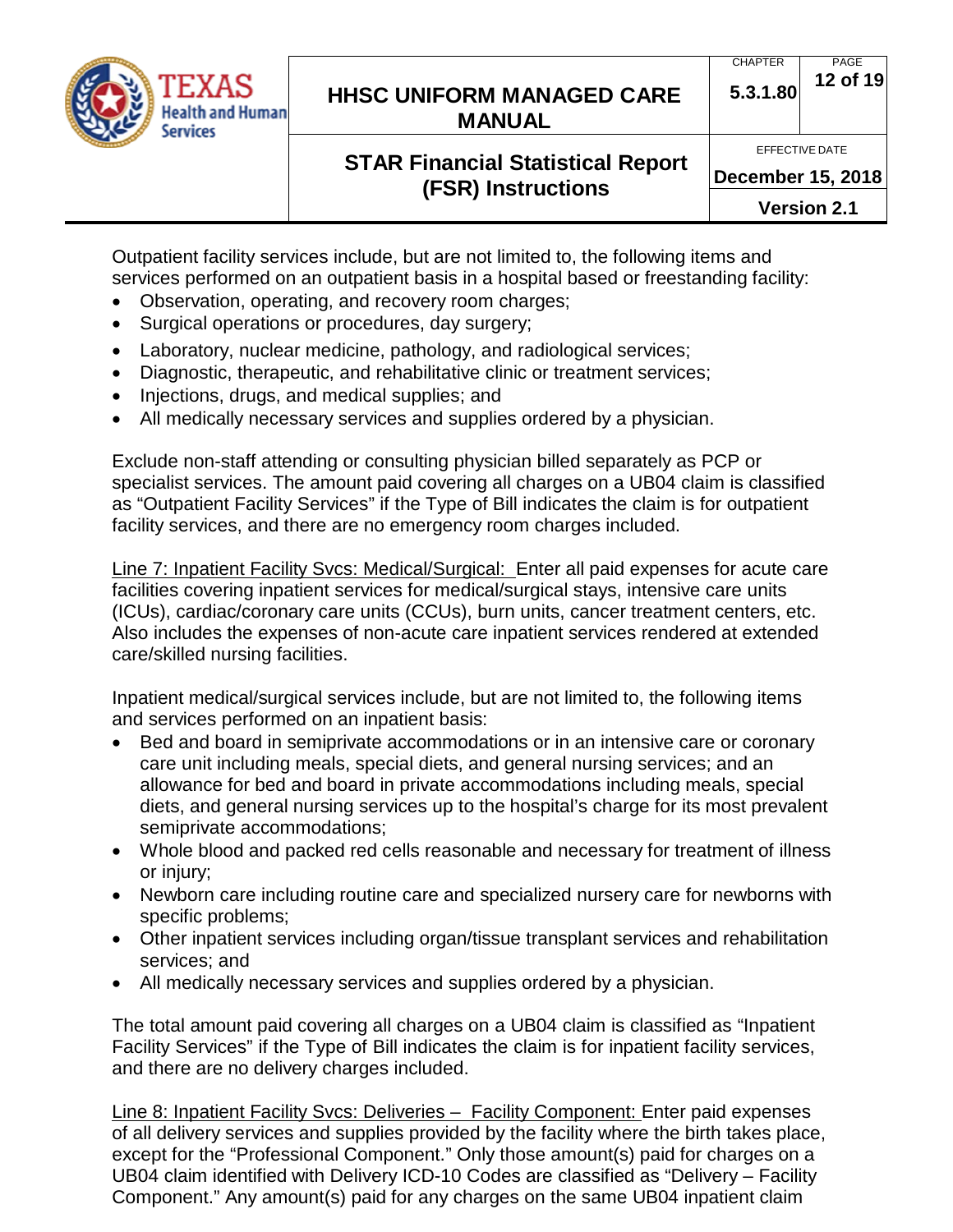

# **STAR Financial Statistical Report (FSR) Instructions**

**December 15, 2018**

**Version 2.1**

that are not identified with Delivery ICD-10 Codes are classified as "Inpatient Facility Services – Medical/Surgical."

Line 9: Behavioral Health Services: Enter all paid expenses incurred for inpatient and outpatient mental health services and inpatient and outpatient chemical dependency services including both treatment and detoxification of alcohol and substance abuse. Only those amount(s) paid for charges on a CMS-1500 or UB04 claim identified with Behavioral Health Services ICD-10 or Revenue Codes are classified as "Behavioral Health Services." Any amount(s) paid for any charges on the same CMS-1500 or UB04 claim that are not identified with Behavioral Health Services ICD-10 or Revenue Codes should be classified in the appropriate medical expense classification.

Line 10: Vision Services: Enter all paid expenses incurred for vision services. This includes, but is not limited to, optometry and glasses.

Line 11: Miscellaneous Other: Enter all paid expenses of all medical services and supplies rendered that are not classified in any of the medical expense classifications in Lines 1 through 10 or Line 12. "Miscellaneous Other" includes, but is not limited to, ambulance services and durable medical equipment (DME), oxygen, and other medical supplies obtained directly from these suppliers, i.e., not obtained incidental to physician, non-physician professional, or facility encounters. The total amount paid covering all charges on a CMS-1500 claim is classified as "Miscellaneous Other."

Line 12: Patient Centered Medical Home Services: Enter paid expenses of all medical services incurred at a PCMH-approved facility.

Line 13: Reinsurance Premiums: Enter paid expenses to obtain reinsurance coverage from reinsurance companies that assume all or part of the financial risks associated with catastrophic medical expenses that could, otherwise, be ruinous to the MCO. Offset any reinsurance premiums collected for any reinsurance risks assumed.

Line 14: Reinsurance Recoveries: Enter any and all return of funds or recovery of paid losses that have been collected from reinsurers associated with a particular case where catastrophic medical expenses have been incurred. Offset any reinsurance recoveries paid for reinsurance risks assumed. Record "Reinsurance Recoveries" in the month(s) in which the healthcare services were rendered to which the recoveries relate.

Line 15: Incurred-But-Not-Reported (IBNR): Enter the total medical expenses accrual, which includes:

- Reported claims in process for adjudication;
- An estimated expense of the incurred but not reported healthcare services;
- Amounts withheld from paid claims and capitations;
- Any capitation payable to providers; and
- Any reinsurance payable to reinsurers for ceded risk, net of any reinsurance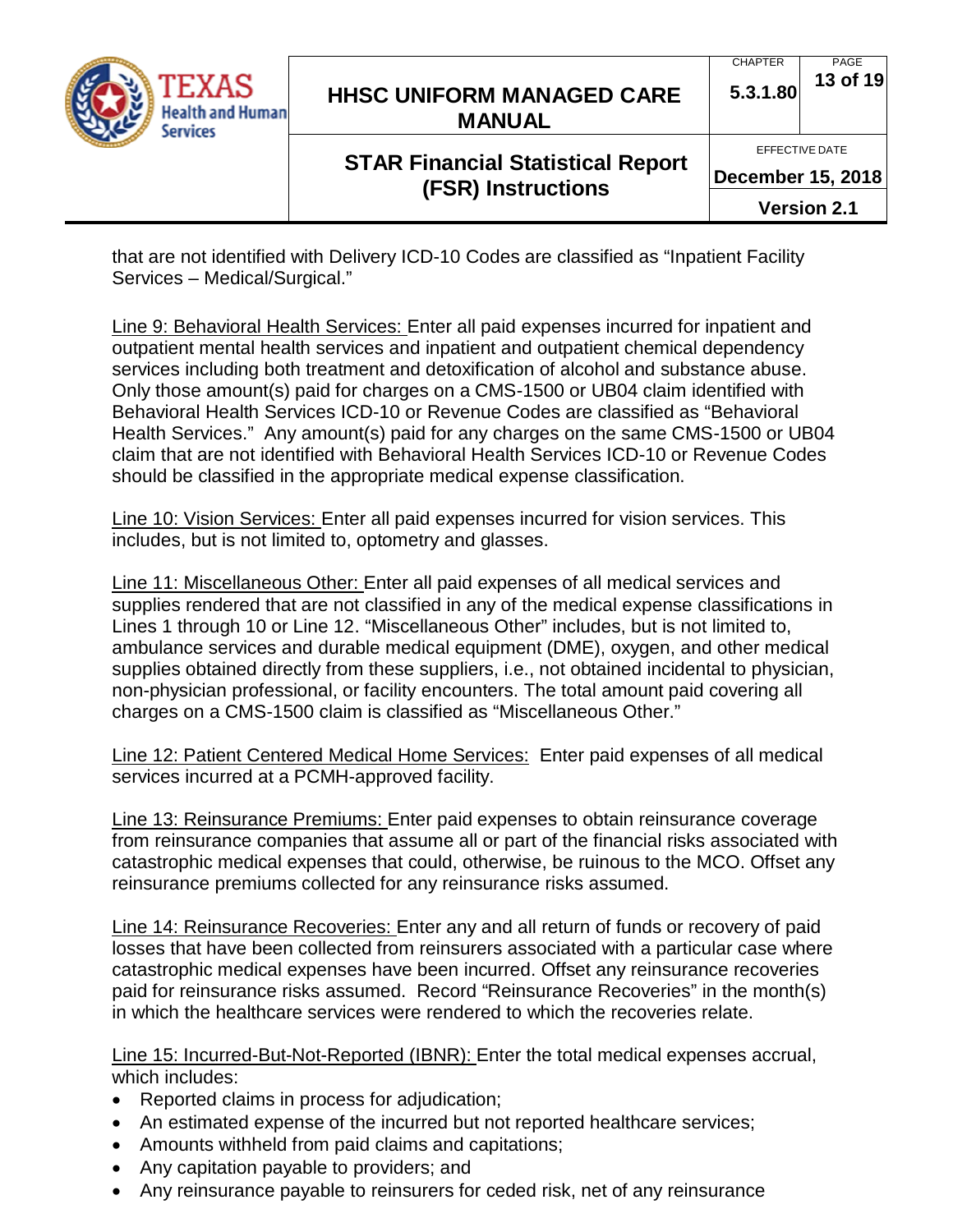

# **STAR Financial Statistical Report (FSR) Instructions**

PAGE

CHAPTER

**December 15, 2018**

**Version 2.1**

receivable for assumed risk.

The IBNR medical expenses accrual is an estimate of the expected healthcare expenses incurred but not paid based on claims lag schedules and completion factors, as well as, any counts of services rendered but not billed, e.g., pre-authorized hospital days. Any major change in the claims processing function that was not in effect during the period of time covered by the lag schedules could materially impact the estimated IBNR accrual; hence, actuarial judgment and adjustment may sometimes be needed.

#### **Note: No IBNR should be reported on the second final FSR reflecting expenses paid through the 334th day after the end of the contract period.**

Line 16: Incentives or Network Risk Retention: Enter any incentives paid directly to physicians, i.e., bonuses paid based on quality compliance measures.

Line 17: Quality Improvement: Enter the allocated "Quality Improvement Expenses" From the Quality Improvement FSR Part 1c.

Line 18: Total Medical Expenses: Calculated as sum of Lines 1 through 17.

Beneath Line 18, there are balancing lines which compare "Total Medical Expenses" on Part 5, Line 18 to the Sum of Part 4a + Part 4b. If it does not balance the "Check" line will show "Not balanced" and a rounding adjustment may be entered in the shaded area labeled "Balance."

Included in Total Medical Above:

Line 19: Total Related Party Expenses: Enter the total medical expenses paid to any companies affiliated with the MCO through common ownership for providing healthcare services in support of the Texas Medicaid operations of the MCO.

Line 20: % of Medical Expenses that are Related Party: Calculated as Line 19, "Total Related Party Expenses," divided by Line 18, "Total Medical Expenses."

Line 21: Capitated Services: PCPs, Hospitals, and Other Providers: Enter the total capitation paid to providers that do not pay claims to other providers from the capitation payments received.

Line 22: Capitated Services: BH, Vision, etc.: Enter the total capitation paid to subcontractors in which the capitation is the funding source for paying claims for healthcare services performed in each Texas service area.

Not Included in Total Medical Above: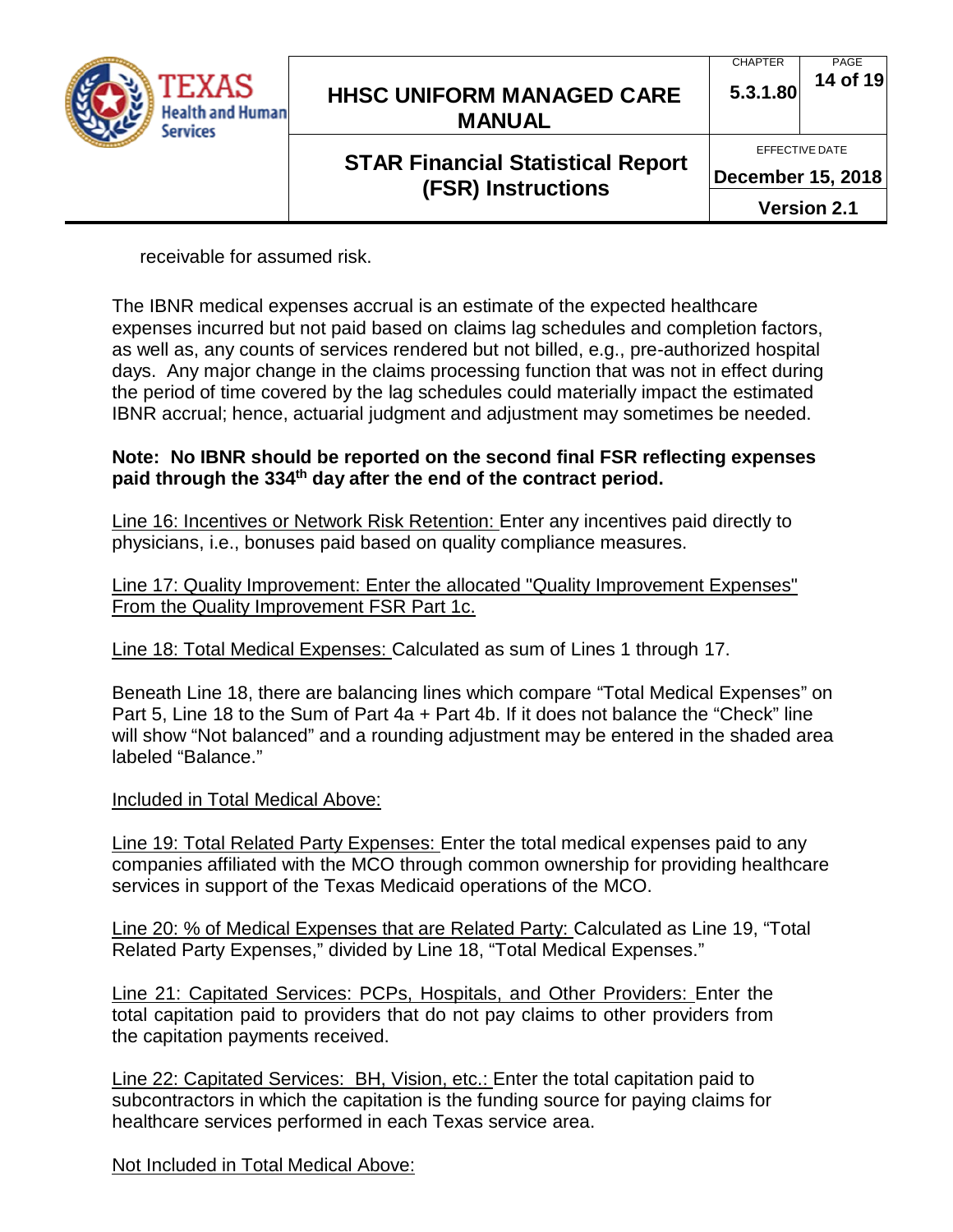

#### CHAPTER **5.3.1.80** PAGE **15 of 19**

EFFECTIVE DATE

# **STAR Financial Statistical Report (FSR) Instructions**

**December 15, 2018**

**Version 2.1**

Line 23: Total Medical Value Added Services: Enter the expenses approved by HHSC and paid by the MCO for Medicaid Members' services that are not covered under the HHSC Capitation nor reimbursed by HHSC. These expenses are the financial responsibility of the MCO. They are not included in "Total Medical Expenses" in the MCO FSR. The specific Value Added Services are included in the Contract for Services between HHSC and MCO.

Line 24: Total Case-by-Case Services: Enter the expenses paid by the MCO for Medicaid Members' additional benefits that are outside the scope of services covered under the Contract, and are not Value-Added Services. These expenses are the financial responsibility of the MCO. They are not included in "Total Medical Expenses" in the MCO FSR. Services may be based on Medical Necessity, costeffectiveness, the wishes of the Member or the Member's Legally Authorized Representative (LAR), or the potential for improved health status of the Member. The MCO must maintain documentation of each authorized service provided to each Member.

### Other:

Line 25: Behavioral Health Services \$PMPM: Calculated as Line 9, "Behavioral Health Services," divided by Part 1, Line 1, "Member Months."

Line 26: Vision Services \$PMPM: Calculated as Line 10, "Vision Services," divided by Part 1, Line 1, "Member Months."

Line 27: Emergency Room as a % of Medical Expenses: Calculated as Line 5, "Emergency Room Services," divided by Line 18, "Total Medical Expenses," excluding the sum of Lines 13 through 16, which are "Reinsurance Premiums," "Reinsurance Recoveries," "IBNR," and "Incentives/Network Risk Retention."

### **Part 6: Prescription Expense by Risk Group**

Prescription Expense (excluding PBM Admin):

Lines 1 through 8: Prescription Expense (excluding PBM Admin): Enter the prescription expense by risk group based on Pharmacy Encounters. Exclude PBM admin fees.

Line 9: Prescription Paid Claims Expense: Calculated as sum of Lines 1 through 8.

Line 10: IBNR related to Prescriptions: Enter the estimated dollar amount of pharmacy prescriptions incurred for which claims have not been received.

Line 11: TPL pay & chase collected (related to Pharmacy only): Enter the dollars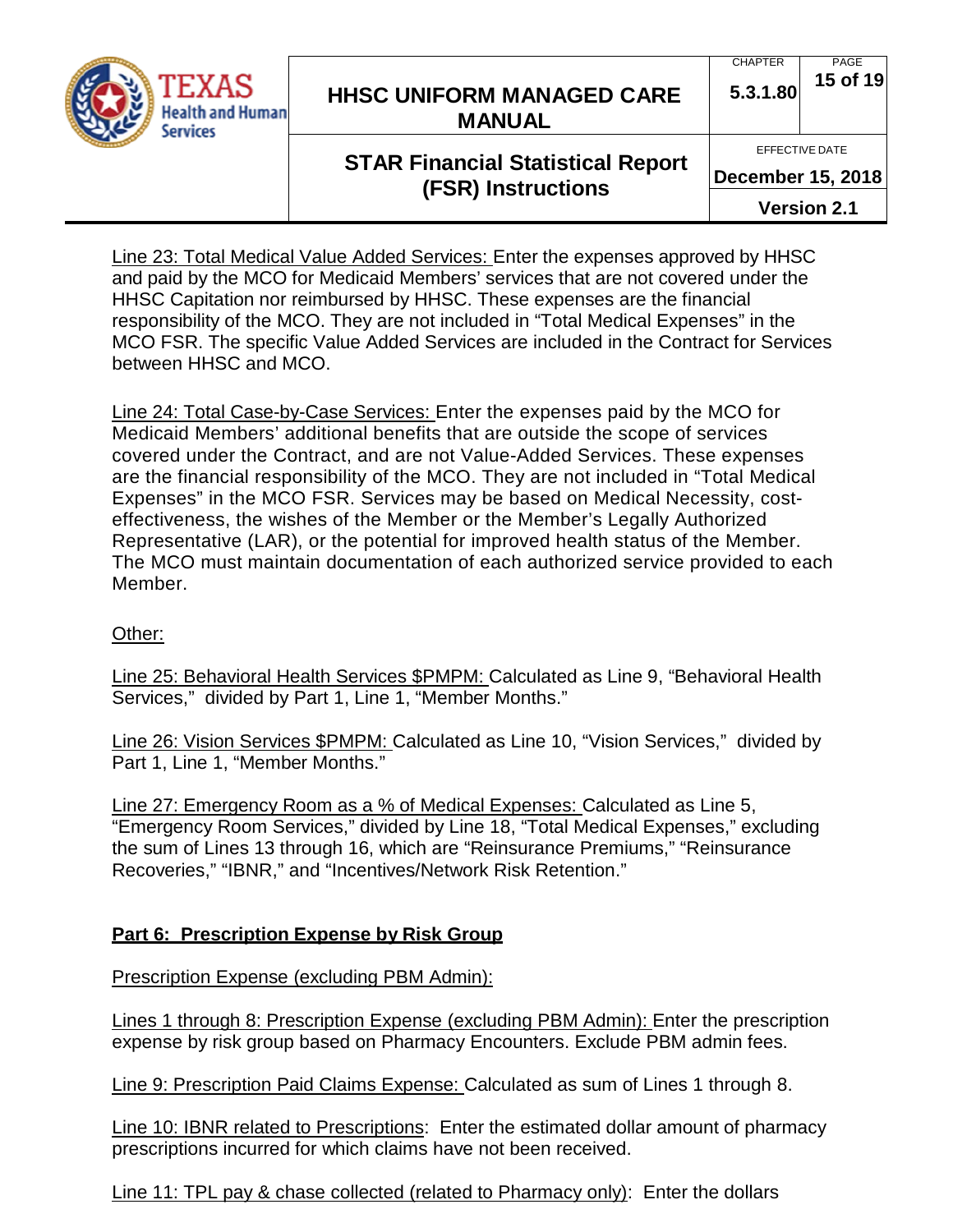

# **STAR Financial Statistical Report (FSR) Instructions**

**5.3.1.80 16 of 19**

PAGE

**December 15, 2018**

CHAPTER

**Version 2.1**

collected from third parties in the month in which cash is received. Do not enter recoveries in the month in which services were provided unless the collection occurred in that same month.

Line 12: Prescription Expense (excluding PBM Admin): Calculated as the sum of Lines 9 and 10, less Line 11.

Prescription Expense \$PMPM:

Lines 13 through 20: Prescription Expense \$PMPM: Calculated as "Prescription Expense" for each risk group as reported on Lines 1 through 8, divided by the corresponding "Member Months" for each risk group as reported on Part 3, Lines 19 through 26.

Line 21: Prescription Paid Claims Expense \$PMPM: Calculated as Line 9, "Prescription Paid Claims Expense," divided by Part 3, Line 27, "Total Member Months."

Line 22: Prescription Expense including IBNR \$PMPM: Calculated as the sum of Line 9, "Prescription Paid Claims Expense," and Line 10, "IBNR related to Prescriptions," divided by Part 3, Line 27, "Total Member Months."

# of Prescriptions:

Lines 23 through 30: # of Prescriptions: Enter the number of prescriptions filled by each risk group by month.

Line 31: # of Prescriptions in IBNR (Line 10 above): Enter the estimated number of prescriptions incurred for which claims have not been received.

Line 32: Total # of Prescriptions: Calculated as sum of Lines 23 through 31.

Cost per Prescription (excluding PBM Admin):

Line 33 through 40: Cost per Prescription (excluding PBM Admin): Calculated as "Total Prescription Expense" for each risk group as reported in Lines 1 through 8, divided by the corresponding "# of Prescriptions" for each risk group as reported on Lines 23 through 30.

Line 41: Average Cost of Paid Claims per Prescription: Calculated by dividing Line 9, "Prescription Paid Claims Expense," by the total "# of Prescriptions" in Lines 23 through 30.

Line 42: IBNR related to Prescriptions: Calculated by dividing Line 10, "IBNR related to Prescriptions," by Line 31, "# of Prescriptions in IBNR."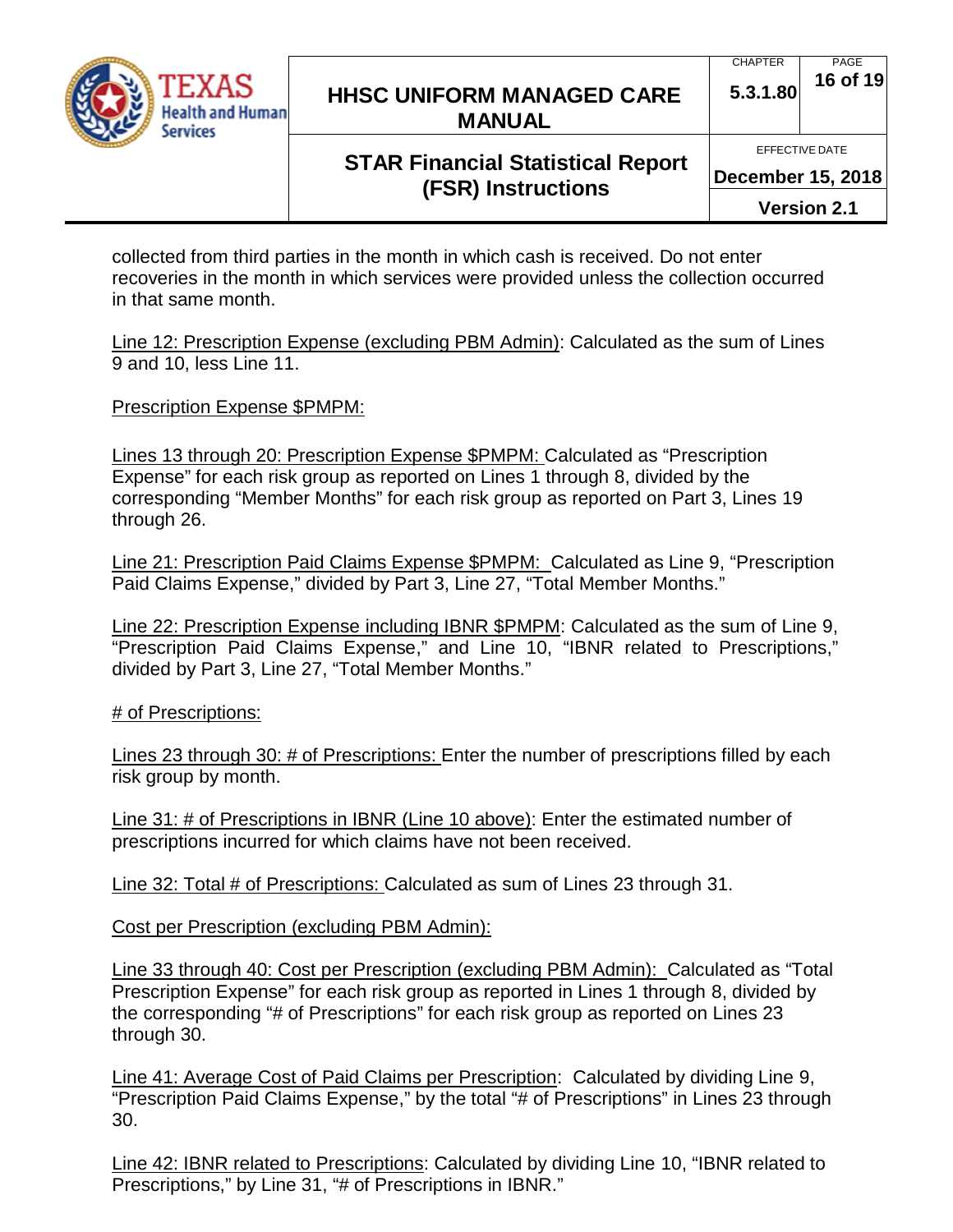

#### CHAPTER **5.3.1.80** PAGE **17 of 19**

# **STAR Financial Statistical Report (FSR) Instructions**

**December 15, 2018**

**Version 2.1**

Line 43: Average Cost per Prescription (excluding PBM Admin): Calculated as Line 12, "Prescription Expense (excluding PBM Admin)," divided by Line 32, "Total # of Prescriptions."

Line 44: % Prescription Cost to Rx Premium: Calculated as Line 12, "Prescription Expense (excluding PBM Admin)," divided by Part 1, Line 5, "Pharmacy Premiums."

# of Prescriptions per Member-Month:

Lines 45 through 52: # of Prescriptions per Member-Month: Calculated as "# of Prescriptions" for each risk group as reported on Lines 23 through 30, divided by the corresponding "Member Months" for each risk group as reported on Part 3, Lines 19 through 26.

Line 53: Average # of Paid Prescriptions per Member-Month: Calculated as the sum of Lines 23 through 30, divided by Part 3, Line 27, "Total Member Months."

Line 54: Average # of Prescriptions per Member-Month including IBNR: Calculated as Line 32, "Total # of Prescriptions" divided by Part 3, Line 27, "Total Member Months."

Generic Split for Paid Prescriptions:

Line 55: % Generic, by # of Prescriptions: Enter the % of prescriptions filled with generic brands.

Line 56: % Generic, by Aggregate \$ Gross Cost: Enter the % of gross cost associated with generic prescriptions.

Other:

Line 57: Included in Line 9 above: Non-PBM expenditures: Input the portion, if any, of Line 9, "Prescription Paid Claims Expense," above that was not processed by the MCO's PBM (i.e., not billed to the MCO by the PBM).

Line 58: Included in Line 32 above: Non-PBM # of Rx (Prescriptions): Input the portion, if any, of Line 32,"Total # of Prescriptions," above that would correspond to the dollars in the Line 57.

Line 59: Excluded from Line 9: PBM \$ in Part 4 Other Med Exp: Input the portion, if any, of total PBM billings not processed as Encounters but reported in Part 4, "Other Medical Expenses." Include non-formulary Rx (Prescriptions) DME; do not include any admin expense.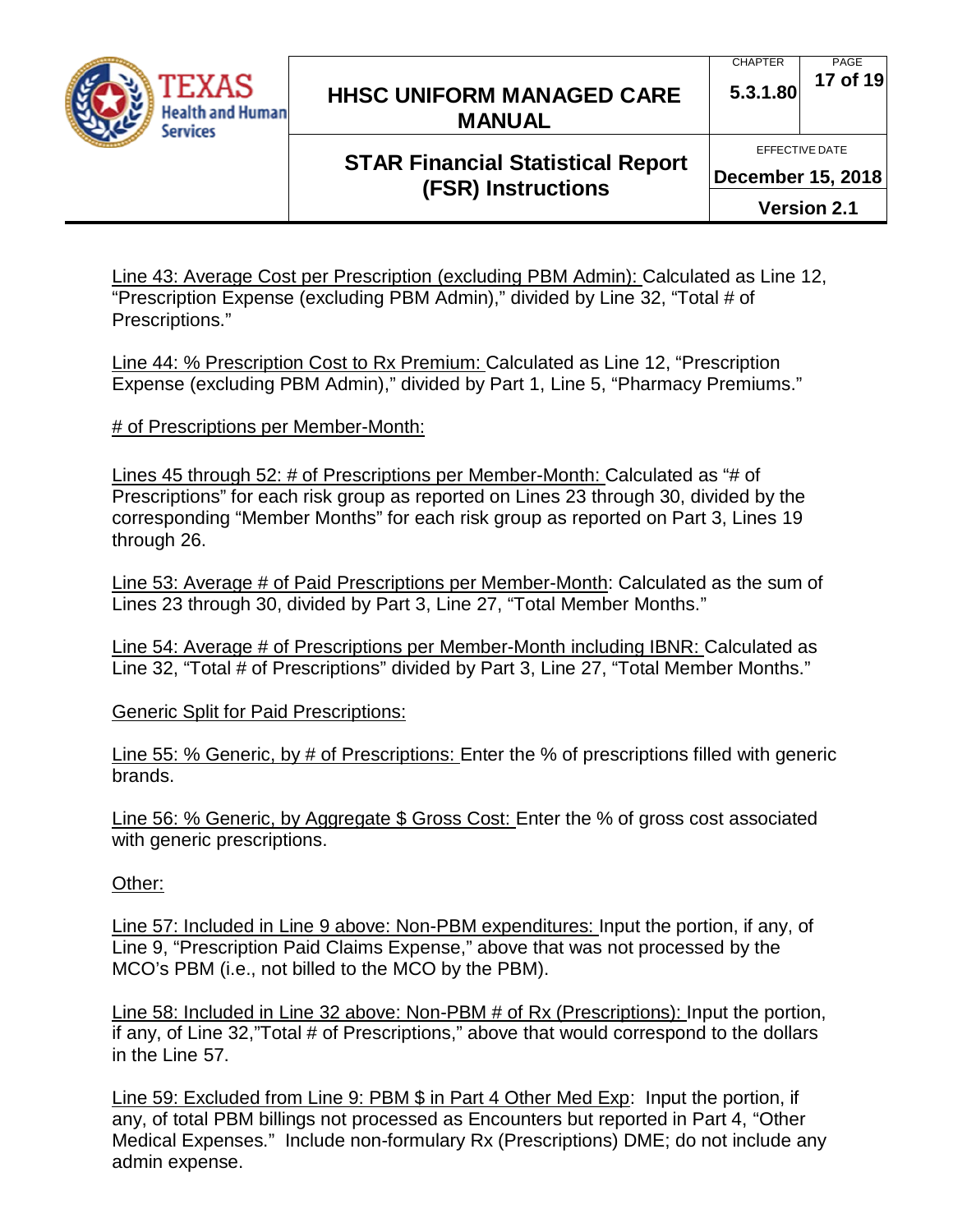

#### **CHAPTER 5.3.1.80** PAGE **18 of 19**

# **STAR Financial Statistical Report (FSR) Instructions**

**December 15, 2018**

**Version 2.1**

Line 60: Excluded from Line 32: PBM # of Rx (Prescriptions) related to Line 59: Input the quantity that corresponds to the dollars in Line 59.

Line 61: Total PBM \$ billed to MCO (excl PBM Admin): Calculated as Line 57, subtracted from Line 9, "Prescription Paid Claims Expense," plus Line 59.

Line 62: Total PBM Qty of Rx (Prescriptions): Calculated as Line 58, subtracted from Line 32, "Total # of Prescriptions," plus Line 60.

Line 63: Enter the last NCPDP (National Council for Prescription Drug Programs) adjudication date of actual pharmacy payments (Pharmacy Benefit Manager/PBM invoiced date range) included in "Prescription Paid Claims Expense" Line 9 above.

Line 64: Pharmacy administered vaccines: Enter the dollar amount included within the Line 12 total for "Prescription Expense (excluding PBM Admin)," which is associated with vaccines administered at a pharmacy.

### **Part 7: DSPs and Delivery Expenses**

Line 1: Contracted DSP Amount: Enter the DSP rate applicable to each month.

Delivery Supplemental Payments - DSPs (\$):

Line 2: DSPs Received by MCO: Calculated as sum of Lines 5 through 10, "Number of Deliveries," by risk group, multiplied by Line 1, "Contracted DSP Amount."

Line 3: Incurred But DSP Not Received: Calculated as the product of Line 1, "Contracted DSP Amount," and Line 11, "Incurred But DSP Not Received."

Line 4: Total DSPs (\$) Aggregate: Calculated as sum of Line 2 and Line 3.

Lines 5 through 10: Number of Deliveries: Enter the sum of the delivery counts from (1) the accepted DSP records in the monthly DSP submission files, (2) the accepted DSP records that were previously rejected by file edit 102, and (3) the accepted appealed DSP records; reported by risk groups and incurred months.

Line 11: Incurred But DSP Not Received: Enter the difference between the total number of facility delivery discharges and the sum of Lines 5 through 10.

Line 12: Total Number of Deliveries Incurred: Calculated as sum of Lines 5 through 11.

MCO Delivery Expenses (\$):